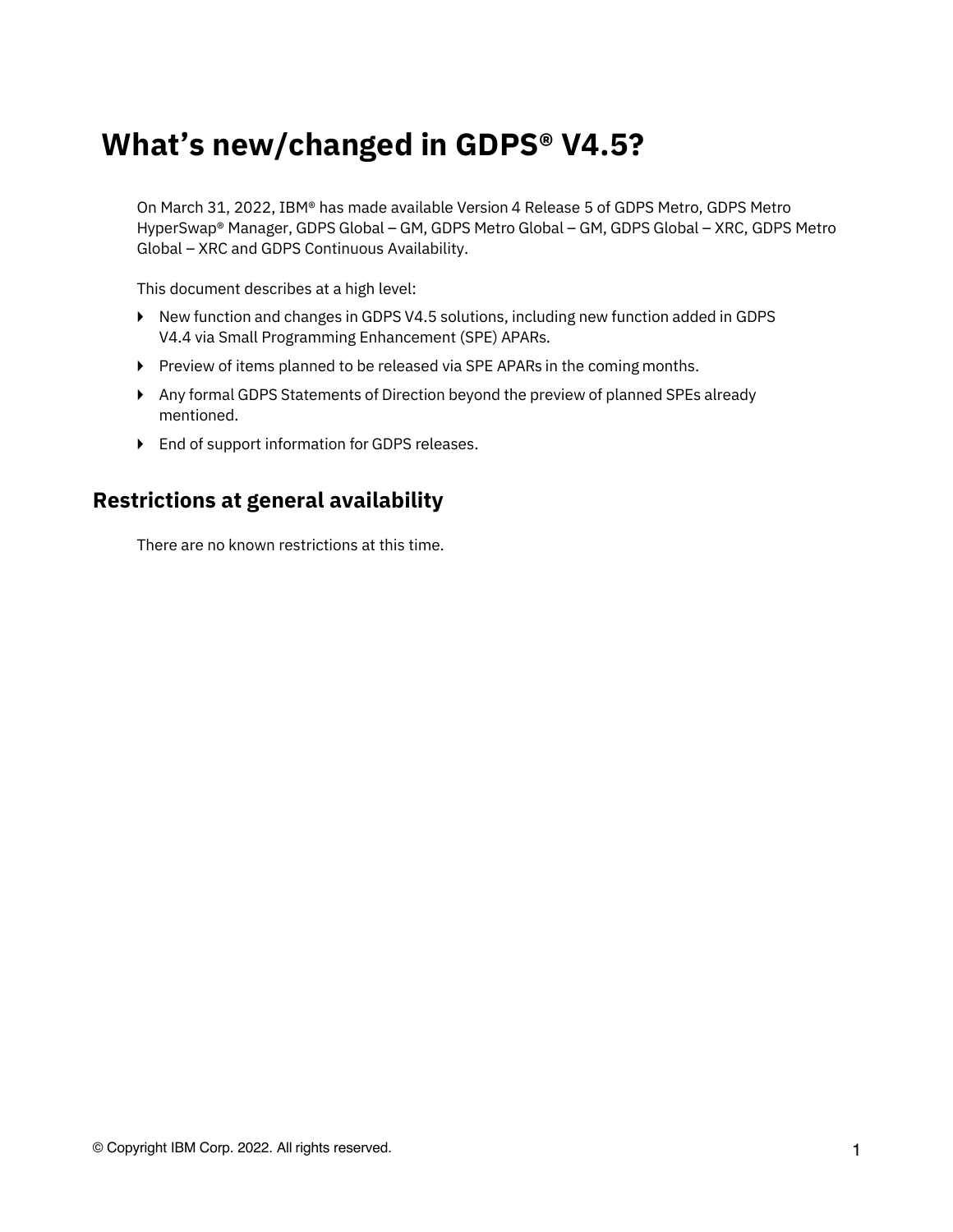#### **What's new or changed in GDPS Metro**

The following new capabilities or procedures have been included in the GDPS Metro V4.5 solution or as small programming enhancements through the service stream since GDPS Metro V4.4 was made available:

- ► GDPS definitions in the GEOPLEX DOMAINS User Entry Type (UET) in the IBM Z System Automation policy have been replaced with extensions to the GEOGROUP XML-based definitions.
	- The preparation of an updated GEOGROUP must be completed before you attempt to initialize any GDPS 4.5 instances.
	- The GDPSMIG command is enhanced with a new parameter, DOMAINS, to help in creating the necessary GEOGROUP definitions to replace the GEOPLEX DOMAINS UET pairs. This enhancement is available via APAR PH42897 for GDPS V4.3 and V4.4. This command is for use on the current Master Controlling System.
	- GDPSMIG DOMAINS CHECK is also provided to validate the newly created GEOGROUP definitions against the current GEOPLEX DOMAINS entries.
- ► Support for Dynamic PPRC Link Management is added. You can now add, remove, or update PPRC links without needing to load a new DASD configuration thus eliminating a short period of time when, for example, HyperSwap would be disabled. Link management activities can be performed via new 3270 panels, the GDPS GUI, and the RESTful API.
- ► GDPS Logical Corruption Protection (LCP) Manager feature has been extended with the following capabilities:
	- The capability to incrementally restore a previously taken Safeguarded Copy capture has been introduced for GDPS Metro 2-site and 3-site environments with a virtual isolation topology. This is available in the generally available (GA) level code for GDPS 4.5 and via APAR PH37131 for both GDPS V4.3 and V4.4. This support will be introduced for GDPS Metro environments with a physical isolation topology via a future SPE. Refer to GDPS Small Programming Enhancements (SPE) Preview for additional information.
	- Setting the flag to indicate volumes as candidates for deletion from LCP management and the configuration used to require actions against every volume. Support has been added via the Volumes action to filter a list of volumes and flag this list in bulk to simplify the process. This support was introduced by APAR PH32039 for both GDPS V4.3 and 4.4 and is in the GA level code for GDPS V4.5.
	- GDPS has introduced, within the LCP Manager, the ability to view the DS8000® Storage Pool capacity and usage. Reports can also be generated via the user interfaces based on LCP Management Profile or the consistency group within a specified replication site. This support is in the GA code for GDPS 4.5 and was introduced via APAR PH37133 for GDPS V4.3 and V4.4.
	- Error recovery and reporting for error conditions encountered during LCP Safeguarded Copy recovery processing have been improved. Where Safeguarded backup volumes are inadequately sized, it is possible to encounter failed Safeguarded Copy relationships. The disk subsystem can flag these failures for a variety of reasons but typically it is where there is insufficient space to complete a write to the open, and only Safeguarded Copy backup. Similarly, issues can be encountered when performing an LCP RECOVER STARTCOPY operation and the recovery relationship transitions to a failed state due to a lack of physical extent space to accommodate the full copy of the recovery target volume. These issues can also result in timeouts whilst performing recovery operations. New messages are introduced when such operations exceed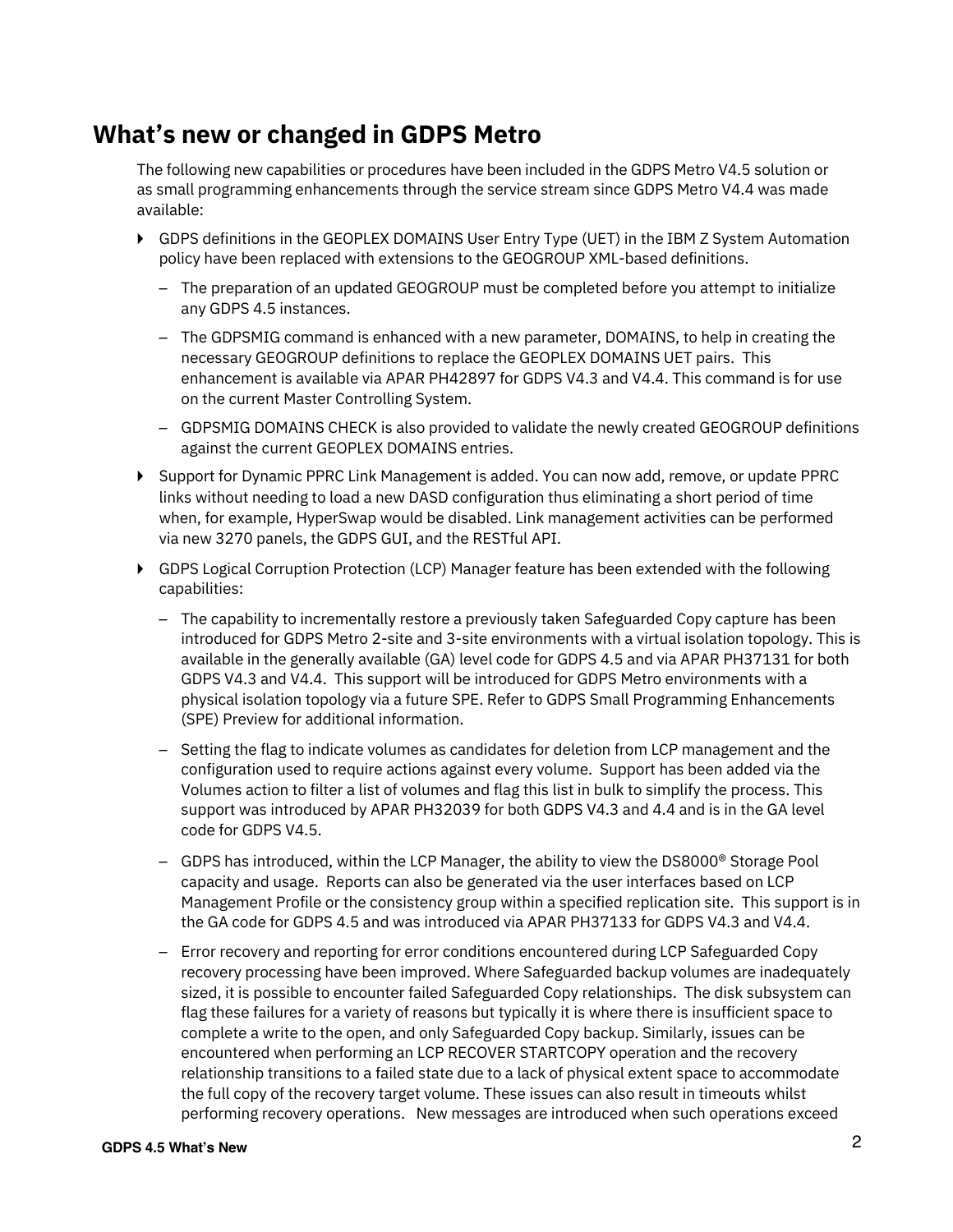the expected elapsed time. A non-disruptive state save will also be scheduled to aid in first failure data capture. This enhancement is delivered in the GA level code of GDPS 4.5 and via APAR PH37253 for GDPS V4.3 and 4.4.

- To aid usability, several options to sort the data presented in the GDPS UI have been introduced either using the new SORT command or as part of a FILTER operation. This enhancement is delivered in the GA level code of GDPS 4.5 and via APAR PH36148 for GDPS V4.3 and 4.4.
- Support is introduced for a GM 2-site LCP topology with physical isolation, which exploits a GDPS Metro-based LCP Manager. This is included in the GA level of GDPS 4.5 and via APAR PH40027 for GDPS V4.4.
- Support is delivered to enable GDPS Role Based Security SAF protection of the GDPS Main Panel 'L' option. This is included in the GA level of GDPS 4.5 and via APAR PH40222 for GDPS V4.3 and V4.4. Support is additionally provided to protect a wide range of GDPS LCP capabilities based on the Role Based Security constructs in GDPS. This is included in the GA level of GDPS 4.5 and via APAR PH37134 for GDPS V4.3 and V4.4.
- The GDPS LCP RECOVER operation for a Safeguarded Management Profile without a tagged capture now automatically tags the last closed valid Safeguarded capture.
- ► GDPS Role-based security has been enhanced as follows:
	- Support is delivered to enable SAF protection of the GDPS Main Panel options. This is included in the GA level of GDPS 4.5 and via APAR PH40222 for GDPS V4.3 and V4.4.
	- Support is provided to protect a wide range of GDPS LCP capabilities based on the Role Based Security constructs in GDPS. This is included in the GA level of GDPS 4.5 and via APAR PH37134 for GDPS V4.3 and V4.4.
- ▶ GDPS Health Checks have been enhanced and the following new capabilities are introduced to GDPS Health Checks or Health Check processing:
	- GDPS\_Check\_CONFIG has been updated to check that the required parameters for consistent read management (also known as consistent read from secondary) are defined correctly and consistently in IECIOSxx across the systems in the sysplex. If READSEC=NO is set on all systems, then no exception will be raised.
	- GDPS\_Check\_REPORT, which runs every 5 minutes by default, is updated to call the updated Check\_CONFIG routine performing the consistent read management check if it detects that either the value of zHPF or READSEC have changed since the last invocation in order to detect dynamic changes in a more timely fashion than on the default Check\_CONFIG frequency (hourly).

**Note:** this check on consistent read management settings does not apply to GDPS z/OS Proxymanaged systems.

- ► Several internal GDPS Metro processes have been optimized with a focus on reliability, availability, and serviceability including the following:
	- An enhancement is provided to deliver performance and reporting improvements to GDPS START SECONDARY processing including improved memory usage. Two reports, the Start Secondary Evaluation Report and Start Secondary Operation Report, are now generated to aid both users and IBM support documenting the actions being taken and the results of those actions. This is included in the GA level of GDPS 4.5 and via APAR PH37453 for GDPS V4.3 and V4.4.
- ► GDPS START SECONDARY processing has been enhanced when managing FBA disk in the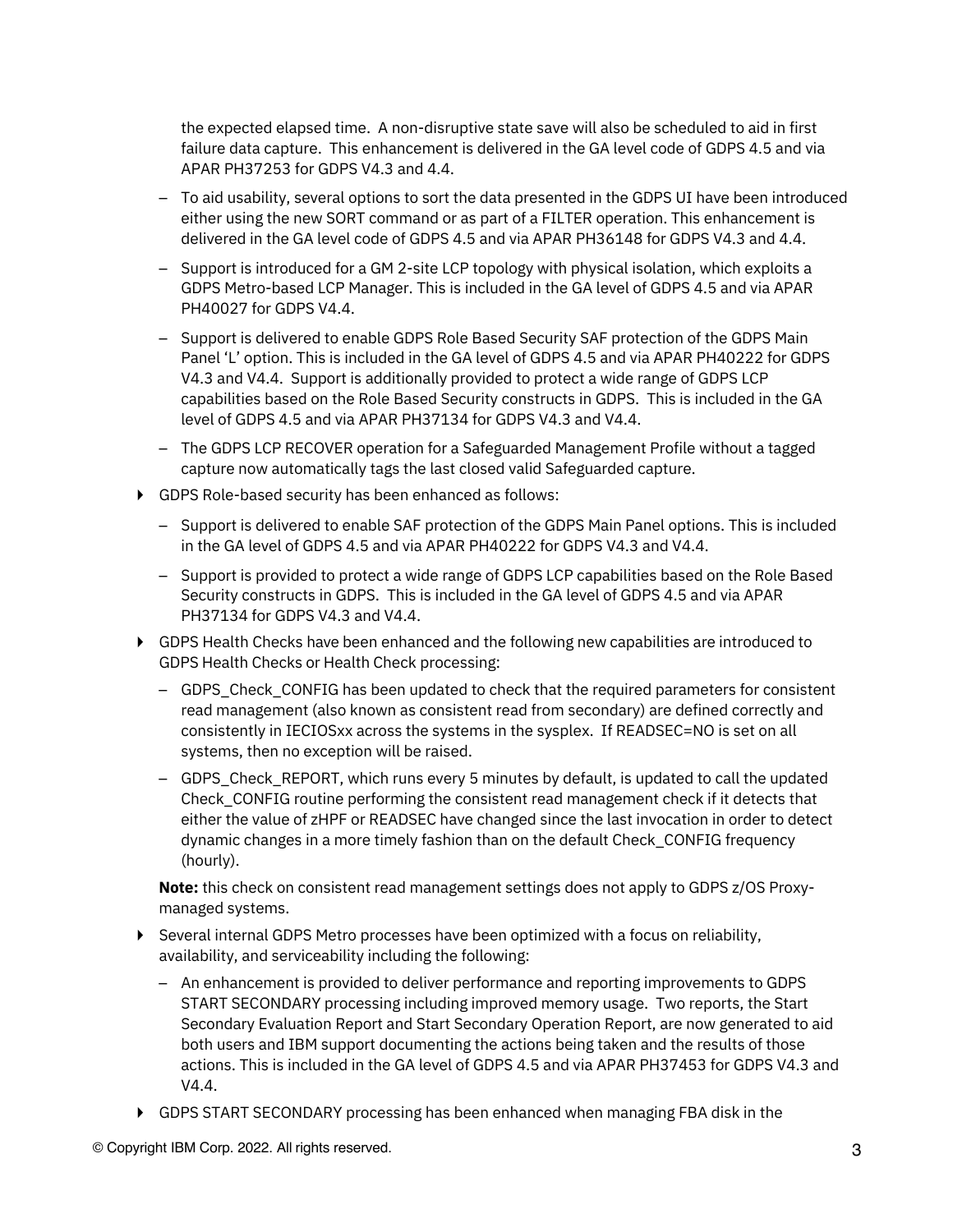configuration. A new parameter, RPR, is provided on the script statement to indicate that the user wants to automatically clean up any persistent SCSI reservations on the target secondary volumes as part of the processing. This is included in the GA level of GDPS 4.5 and via APAR PH42036 for GDPS V4.3 and V4.4.

- ► Initialization is improved such that performing an automation policy refresh in IBM Z System Automation (INGAMS REFRESH) will only drive GDPS initialization if GDPS-managed resources are being changed as part of the policy update.
- ► The GDPS Enterprise Portal (GEP) is added. This allows you to view all the GDPS instances that are defined in a given GEOGROUP. You can choose to view them in either a geographical view or a logical view, and for each instance you can log directly into the GUI to perform operations on that instance.
- ▶ GDPS Monitor2 is enhanced with Outboard Copy Inhibit detection. An SDF alert is issued to inform you about the number of devices with Outboard Copy inhibited.
- ► GDPS has been enhanced to provide improved diagnostic assistance for several Copy Services errors that can be encountered when running Copy Services commands to manage the disk configuration.
	- Certain abnormal Copy Services conditions will trigger GDPS to issue message and a detailed NetView Log report regarding the error and underlying cause, plus will trigger any necessary nondisruptive state saves on the appropriate disk subsystem. This new capability relies on OA59936 and OA59963 be installed for additional sense data.
- ► Users of the GDPS GUI now have the option of logging in to the GUI using an SSL client certificate instead of a userid and password. This enhancement is included in the GA level of GDPS 4.5 and via APAR PH41493 for GDPS V4.3 and V4.4.
- ► A new command, GDPSAUTH is introduced to aid in understanding what SAF definitions are missing when security exceptions are raised for a user when accessing options on the GDPS main panel.
- ► A recommendation has been added to the GDPS documentation to not over define the number of channel paths from your GDPS Controlling Systems to the disk subsystems in your configuration. Best practice would be to define at least 2 channels for redundancy, but over definition can result in delays in command completion or timeouts for Copy Services commands in certain situations.
- ► Support is provided in the GDPS Secure Service Container (SSC) support to enable automatic refresh of the SSL/TLS certificate from the HMC
- ► Support is provided for a multi-node deployment of the DB2 Analytics Accelerator in a GDPS SSC environment.
- ► Several enhancements have been made to the GDPS Metro xDR and z/OS® Proxy environment. These are:
	- $-$  Support is introduced to enable z/VM<sup>®</sup>, z/OS Proxy and KVM managed systems to be stopped in parallel along with any z/OS images in the GDPS sysplex. This new support requires additional automation operators be defined to your IBM Z System Automation policy and associated with the appropriate GDPS function.
	- The retrieval of z/VM, KVM, and IDAA proxy logs from GDPS is enhanced to allow administrators to collect Proxy-related data directly from GDPS panel without the need to involve administrators of distributed systems. New GDPS Option XDRXCHK and command GDPSXCHGK are added to control the exchange of public keys for the log retrieval.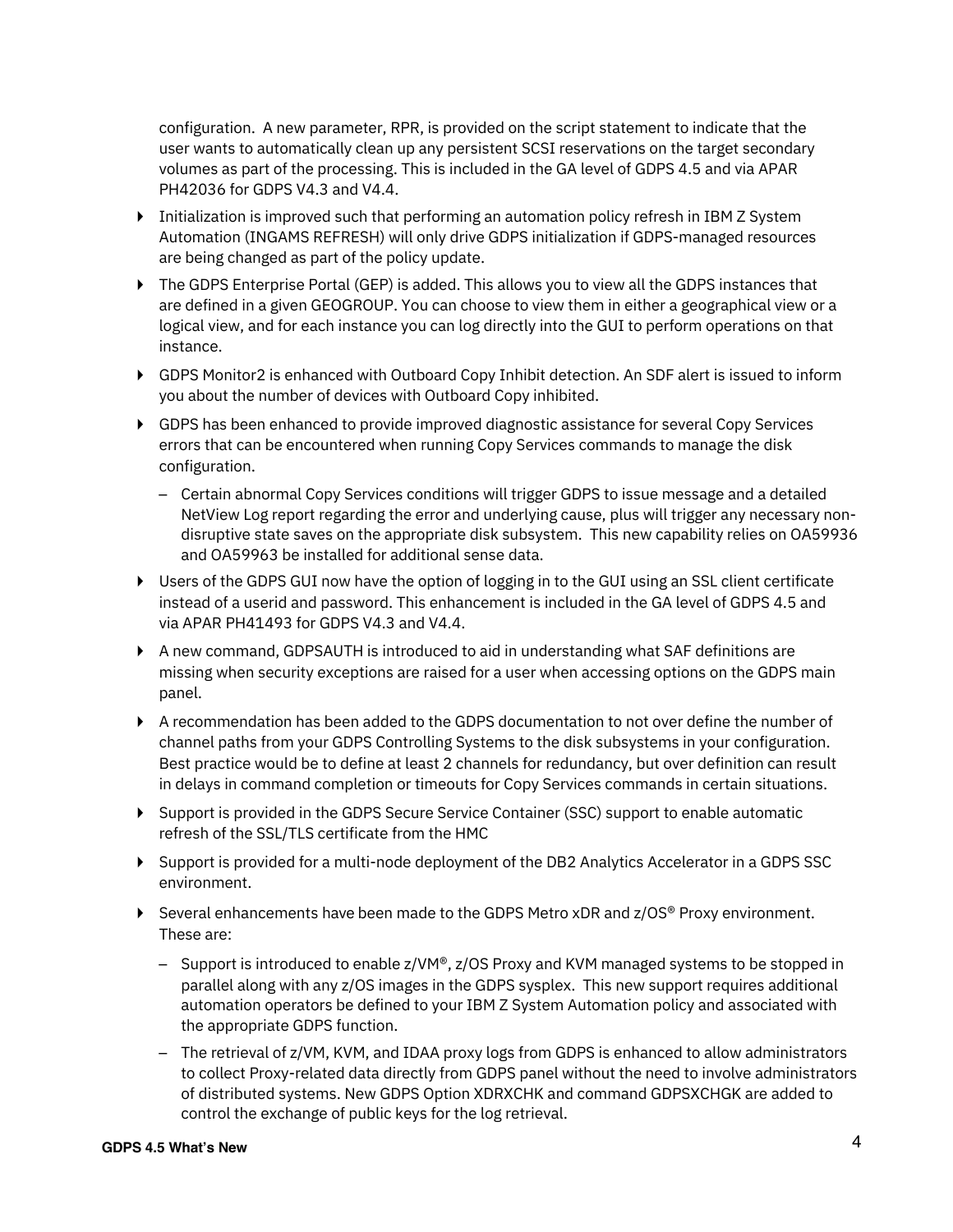– Support is provided for Red Hat OpenShift Container Platform master and worker nodes to be managed as z/VM guests with GDPS.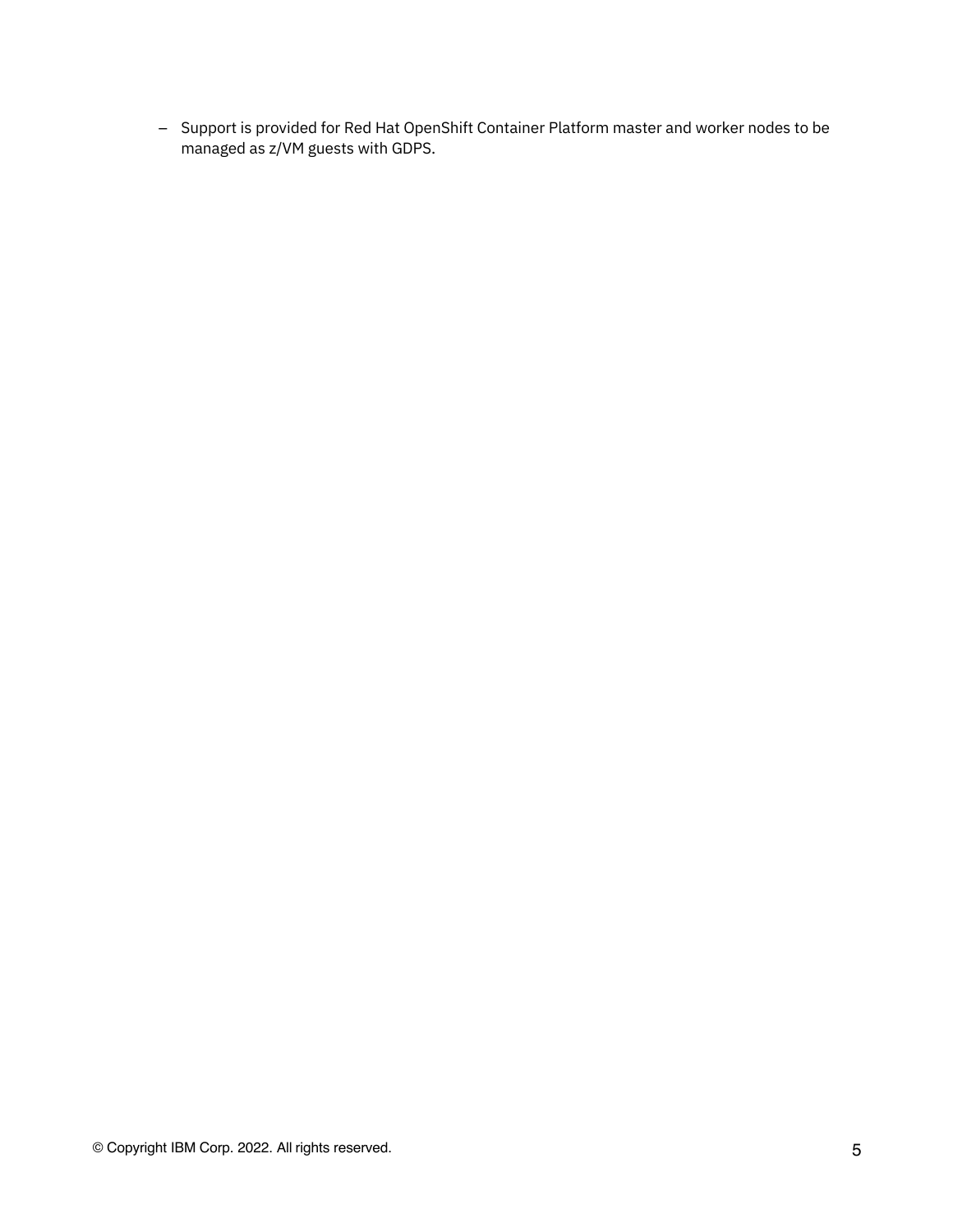#### **What's new or changed in GDPS Metro HM**

The following new capabilities or procedures have been included in the GDPS Metro HyperSwap Manager V4.5 solution or as small programming enhancements through the service stream since GDPS Metro HM V4.4 was made available:

- ► GDPS definitions in the GEOPLEX DOMAINS User Entry Type (UET) in the IBM Z System Automation policy have been replaced with extensions to the GEOGROUP XML-based definitions.
	- The preparation of an updated GEOGROUP must be completed before you attempt to initialize any GDPS 4.5 instances.
	- The GDPSMIG command is enhanced with a new parameter, DOMAINS, to help in creating the necessary GEOGROUP definitions to replace the GEOPLEX DOMAINS UET pairs. This enhancement is available via APAR PH42897 for GDPS V4.3 and V4.4. This command is for use on the current Master Controlling System.
	- GDPSMIG DOMAINS CHECK is also provided to validate the newly created GEOGROUP definitions against the current GEOPLEX DOMAINS entries.
- ► Support for Dynamic PPRC Link Management is added. You can now add, remove, or update PPRC links without needing to load a new DASD configuration thus eliminating a short period of time when, for example, HyperSwap would be disabled. Link management activities can be performed via new 3270 panels, the GDPS GUI, and the RESTful API.
- ► GDPS Health Checks have been enhanced and the following new capabilities are introduced to GDPS Health Checks or Health Check processing:
	- GDPS\_Check\_CONFIG has been updated to check that the required parameters for consistent read management (also known as consistent read from secondary) are defined correctly and consistently in IECIOSxx across the systems in the sysplex. If READSEC=NO is set on all systems, then no exception will be raised.
	- GDPS\_Check\_REPORT, which runs every 5 minutes by default, is updated to call the updated Check\_CONFIG routine performing the consistent read management check if it detects that either the value of zHPF or READSEC have changed since the last invocation in order to detect dynamic changes in a more timely fashion than on the default Check\_CONFIG frequency (hourly).
- ► Several internal GDPS Metro HM processes have been optimized with a focus on reliability, availability, and serviceability including the following:
	- An enhancement is provided to deliver performance and reporting improvements to GDPS START SECONDARY processing including improved memory usage. Two reports, the Start Secondary Evaluation Report and Start Secondary Operation Report, are now generated to aid both users and IBM support documenting the actions being taken and the results of those actions. This is included in the GA level of GDPS 4.5 and via APAR PH37453 for GDPS V4.3 and V4.4.
- ► Initialization is improved such that performing an automation policy refresh in IBM Z System Automation (INGAMS REFRESH) will only drive GDPS initialization if GDPS-managed resources are being changed as part of the policy update.
- ► The GDPS Enterprise Portal (GEP) is added. This allows you to view all the GDPS instances that are defined in a given GEOGROUP. You can choose to view them in either a geographical view or a logical view, and for each instance you can log directly into the GUI to perform operations on that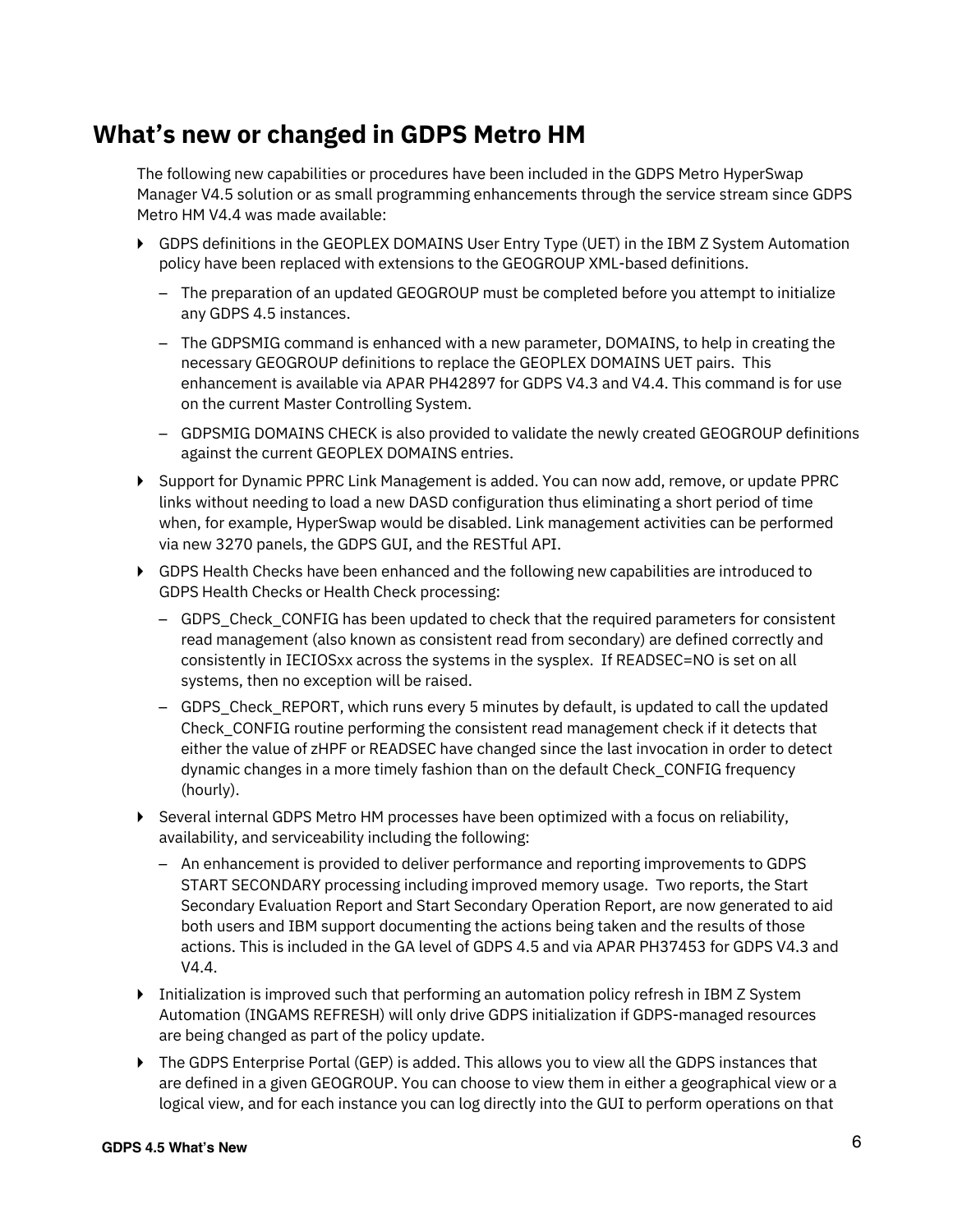instance.

- ► GDPS Monitor2 is enhanced with Outboard Copy Inhibit detection. An SDF alert is issued to inform you about the number of devices with Outboard Copy inhibited.
- ► GDPS has been enhanced to provide improved diagnostic assistance for several Copy Services errors that can be encountered when running Copy Services commands to manage the disk configuration.
	- Certain abnormal Copy Services conditions will trigger GDPS to issue message and a detailed NetView Log report regarding the error and underlying cause, plus will trigger any necessary nondisruptive state saves on the appropriate disk subsystem. This new capability relies on OA59936 and OA59963 be installed for additional sense data.
- ► Users of the GDPS GUI now have the option of logging in to the GUI using an SSL client certificate instead of a userid and password. This is included in the GA level of GDPS 4.5 and via APAR PH41493 for GDPS V4.3 and V4.4.
- ► GDPS Role-based security is introduced for the main panel options in GDPS HM.
- ▶ A new command, GDPSAUTH is introduced to aid in understanding what SAF definitions are missing when security exceptions are raised for a user when accessing options on the GDPS main panel when using GDPS role-based security.
- ► A recommendation has been added to the GDPS documentation to not over define the number of channel paths from your GDPS Controlling Systems to the disk subsystems in your configuration. Best practice would be to define at least 2 channels for redundancy, but over definition can result in delays in command completion or timeouts for Copy Services commands in certain situations.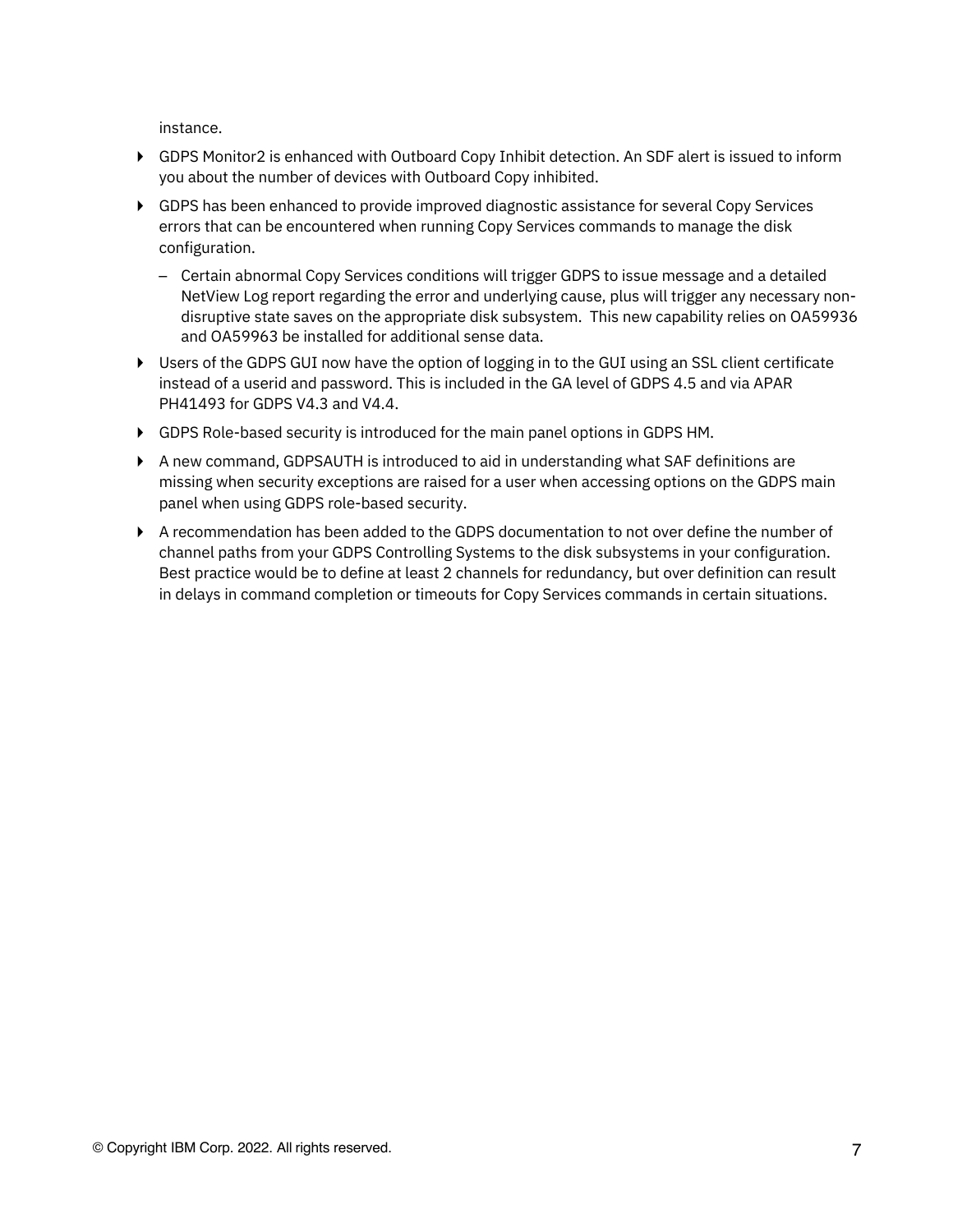#### **What's new or changed in GDPS Global - GM**

The following new capabilities or procedures have been included in the GDPS Global – GM V4.4 solution or as small programming enhancements through the service stream since GDPS GM V4.3 was made available:

- ► Support is introduced in GDPS GM for role-based security exploitation to address the following business needs. This support is included in the GA level of GDPS 4.5 via APARs PH43425 and PH37134 for GDPS V4.4:
	- Increased granularity for security on GDPS Main Standard Actions and LCP panels for both 3270 and graphical user interfaces
	- Increased auditability regarding who is allowed to perform, or who has performed configuration changes and executed scripts
	- A new command, GDPSAUTH is introduced to aid in understanding what SAF definitions are missing when security exceptions are raised for a user when accessing options on the GDPS main panel.
- ► Initialization is improved such that performing an automation policy refresh in IBM Z System Automation (INGAMS REFRESH) will only drive GDPS initialization if GDPS-managed resources are being changed as part of the policy update.
- ► The GDPS Enterprise Portal (GEP) is added. This allows you to view all the GDPS instances that are defined in a given GEOGROUP. You can choose to view them in either a geographical view or a logical view, and for each instance you can log directly into the GUI to perform operations on that instance.
- ► GDPS has been enhanced to provide improved diagnostic assistance for several Copy Services errors that can be encountered when running Copy Services commands to manage the disk configuration.
	- Certain abnormal Copy Services conditions will trigger GDPS to issue message and a detailed NetView Log report regarding the error and underlying cause, plus will trigger any necessary nondisruptive state saves on the appropriate disk subsystem. This new capability relies on OA59936 and OA59963 be installed for additional sense data.
- ► GDPS definitions in the GEOPLEX DOMAINS User Entry Type (UET) in the IBM Z System Automation policy have been replaced with extensions to the GEOGROUP XML-based definitions.
	- The preparation of an updated GEOGROUP must be completed before you attempt to initialize any GDPS 4.5 instances.
	- The GDPSMIG command is enhanced with a new parameter, DOMAINS, to help in creating the necessary GEOGROUP definitions to replace the GEOPLEX DOMAINS UET pairs. This enhancement is available via APAR PH42897 for GDPS V4.3 and V4.4. This command is for use on the current Master Controlling System.
	- GDPSMIG DOMAINS CHECK is also provided to validate the newly created GEOGROUP definitions against the current GEOPLEX DOMAINS entries.
- ► GDPS LCP Manager in a GDPS GM context has been extended with the following capabilities:
	- Setting the flag to indicate volumes as candidates for deletion from LCP management and the configuration used to require actions against every volume. Support has been added via the Volumes action to filter a list of volumes and flag this list in bulk to simplify the process. This support was introduced by APAR PH32039 for both GDPS V4.3 and 4.4 and is in the GA level code for GDPS V4.5.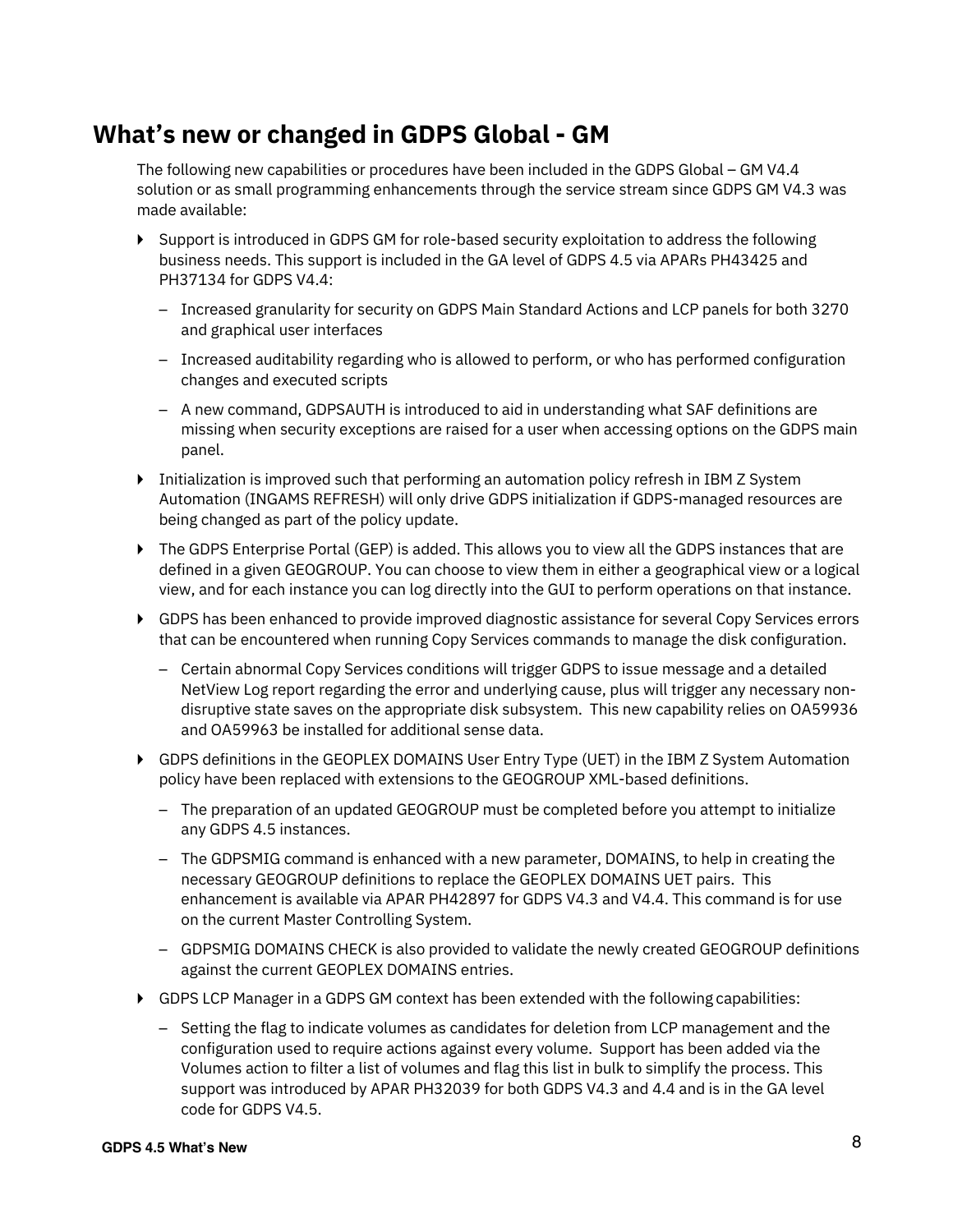- GDPS has introduced, within the LCP Manager, the ability to view the DS8000 Storage Pool capacity and usage. Reports can also be generated via the user interfaces based on LCP Management Profile or the consistency group within a specified replication site. This support is in the GA code for GDPS 4.5 and was introduced via APAR PH37133 for GDPS V4.3 and V4.4.
- Error recovery and reporting for error conditions encountered during LCP Safeguarded Copy recovery processing have been improved. Where Safeguarded backup volumes are inadequately sized, it is possible to encounter failed Safeguarded Copy relationships. The disk subsystem can flag these failures for a variety of reasons but typically it is where there is insufficient space to complete a write to the open, and only Safeguarded Copy backup. Similarly, issues can be encountered when performing an LCP RECOVER STARTCOPY operation and the recovery relationship transitions to a failed state due to a lack of physical extent space to accommodate the full copy of the recovery target volume. These issues can also result in timeouts whilst performing recovery operations. New messages are introduced when such operations exceed the expected elapsed time. A non-disruptive state save will also be scheduled to aid in first failure data capture. This enhancement is delivered in the GA level code of GDPS 4.5 and via APAR PH37253 for GDPS V4.3 and 4.4.
- To aid usability, several options to sort the data presented in the GDPS UI have been introduced either using the new SORT command or as part of a FILTER operation. This enhancement is delivered in the GA level code of GDPS 4.5 and via APAR PH36148 for GDPS V4.3 and 4.4.
- Support is introduced for a GM 2-site LCP topology with physical isolation. This enhancement is delivered in the GA level code of GDPS 4.5 and via APAR PH40027 for GDPS V4.4. **Note:** This topology exploits a GDPS Metro-based LCP Manager instance.
- ► Users of the GDPS GUI now have the option of logging in to the GUI using an SSL client certificate instead of a userid and password. This is included in the GA level of GDPS 4.5 and via APAR PH41493 for GDPS V4.3 and V4.4.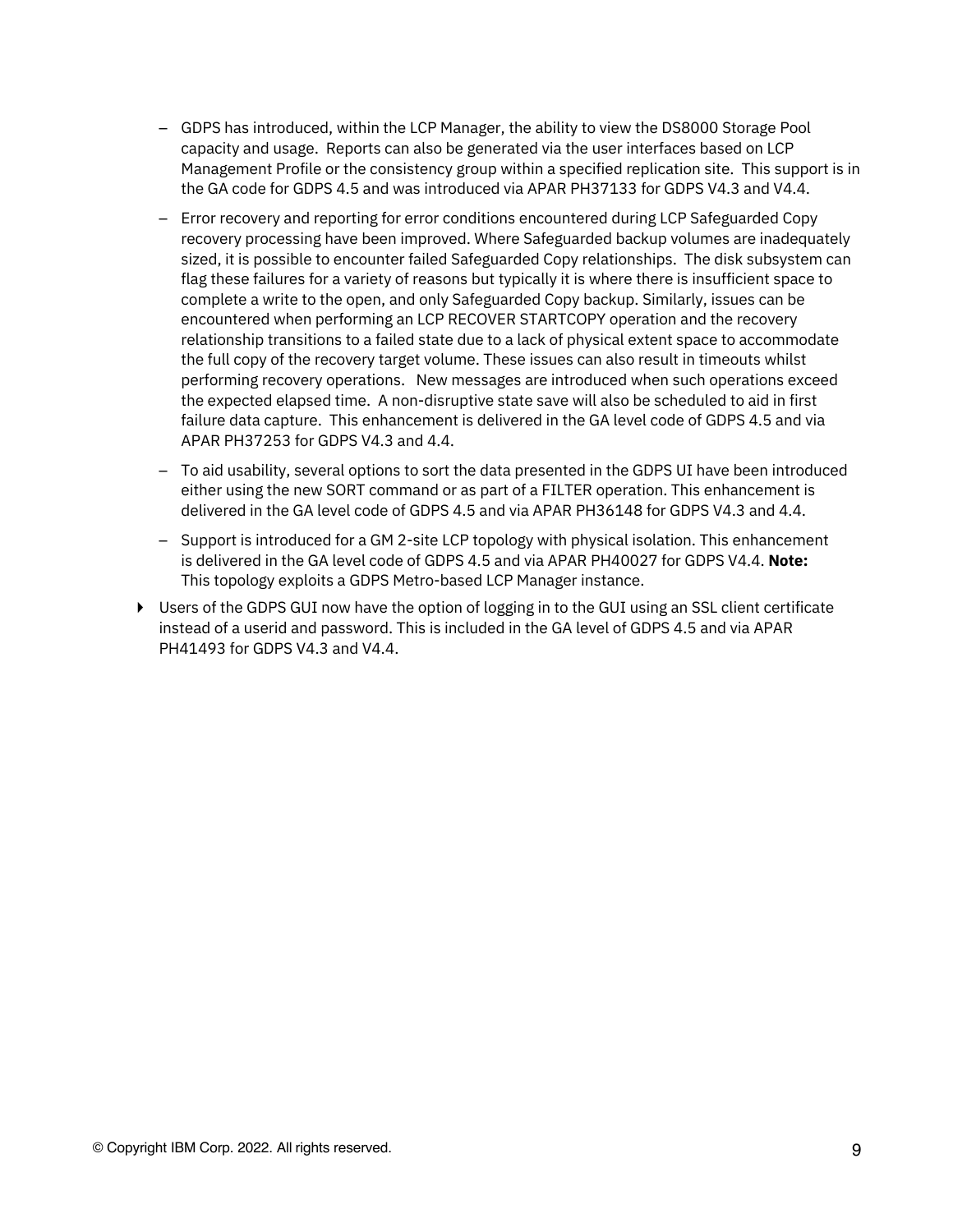## **What's new or changed in GDPS Metro Global - GM**

In addition to the new functions provided in the individual products that constitute the GDPS Metro Global – GM (MGM) offering, the following new capabilities or procedures have been included in the GDPS MGM V4.5 solution or as small programming enhancements through the service stream since GDPS MGM V4.4 was made available:

- ▶ The GDPS Procedure Handler exception check report, as part of existing processing, will raise an exception for any Outboard Copy Inhibit related alerts detected when the report is executed.
- ► GDPS includes an extension of the GDPS Graphical User Interface (GUI) to provide functions to manage and control GDPS MGM 3-site and 4-site environments. This is done via the GDPS Global – GM interface.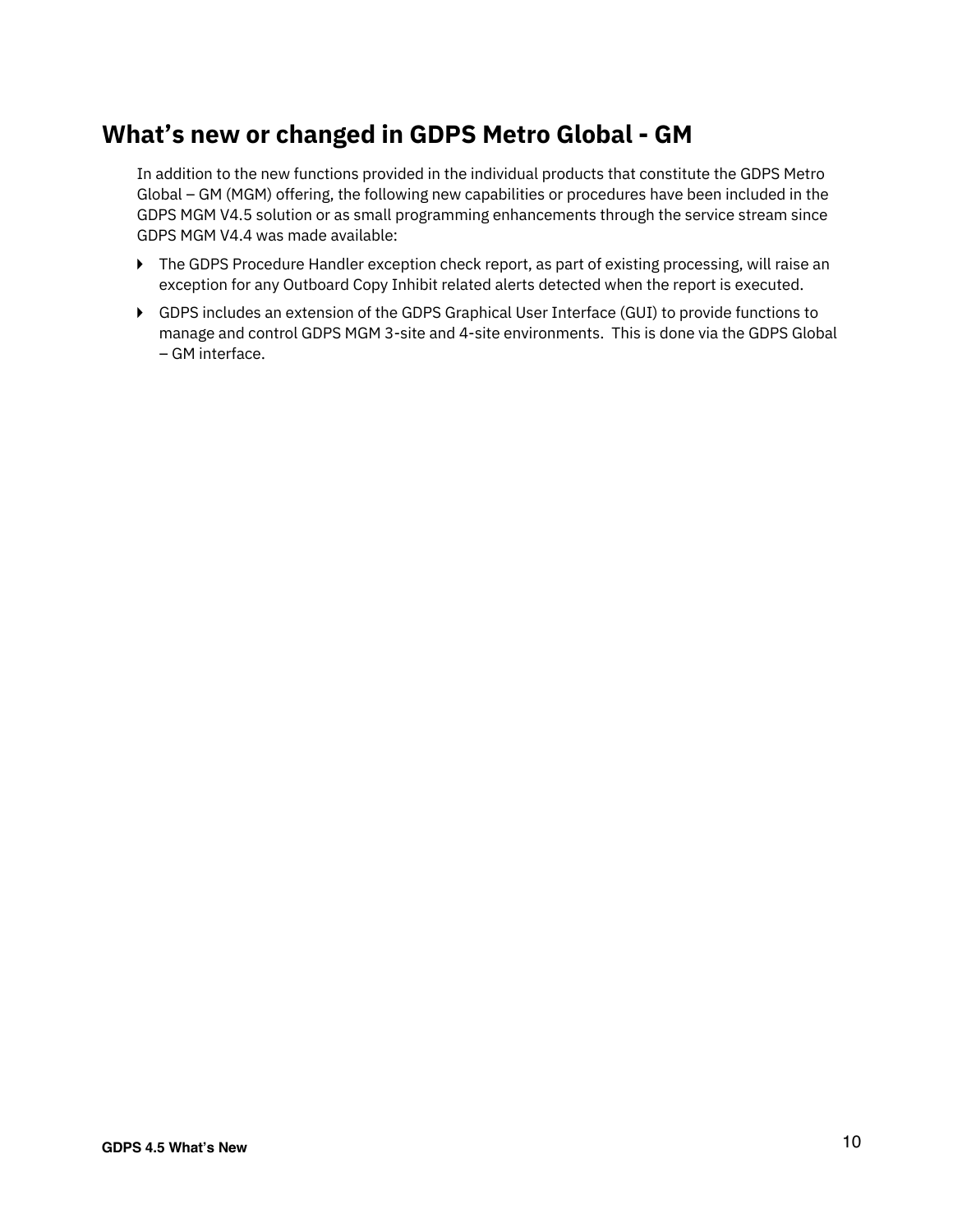#### **What's new or changed in GDPS Global - XRC**

The following new capabilities or procedures have been included in the GDPS Global - XRC V4.5 solution or as small programming enhancements through the service stream since GDPS XRC V4.4 was made available:

- ► In line with recent announcements, both from IBM Storage and IBM z/OS, GDPS will continue to support GDPS Global – XRC-based solutions on the DS8000 and z/OS levels that support z/OS Global Mirror (XRC). There are several considerations regarding the recent announcements:
	- GDPS XRC-based solutions are functionally stabilized from GDPS 4.4 onward, only inheriting capability enhancements that are common across all GDPS solutions.
	- GDPS XRC-based solutions will no longer be offered to new GDPS clients adopting GDPS for the first time. Existing clients can obtain additional licenses to meet their requirements.
	- GDPS is offering a license exchange from GDPS XRC to GDPS GM for existing clients. This will be at no additional license charge. Clients will be able to start the migration to GDPS GM without incurring any additional support charges for running both solutions.

The items inherited by GDPS XRC solutions are as follows:

- ► GDPS definitions in the GEOPLEX DOMAINS User Entry Type (UET) in the IBM Z System Automation policy have been replaced with extensions to the GEOGROUP XML-based definitions.
	- The preparation of an updated GEOGROUP must be completed before you attempt to initialize any GDPS 4.5 instances.
	- The GDPSMIG command is enhanced with a new parameter, DOMAINS, to help in creating the necessary GEOGROUP definitions to replace the GEOPLEX DOMAINS UET pairs. This enhancement is available via APAR PH42897 for GDPS V4.3 and V4.4. This command is for use on the current Master Controlling System.
	- GDPSMIG DOMAINS CHECK is also provided to validate the newly created GEOGROUP definitions against the current GEOPLEX DOMAINS entries.
- ► Initialization is improved such that performing an automation policy refresh in IBM Z System Automation (INGAMS REFRESH) will only drive GDPS initialization if GDPS-managed resources are being changed as part of the policy update.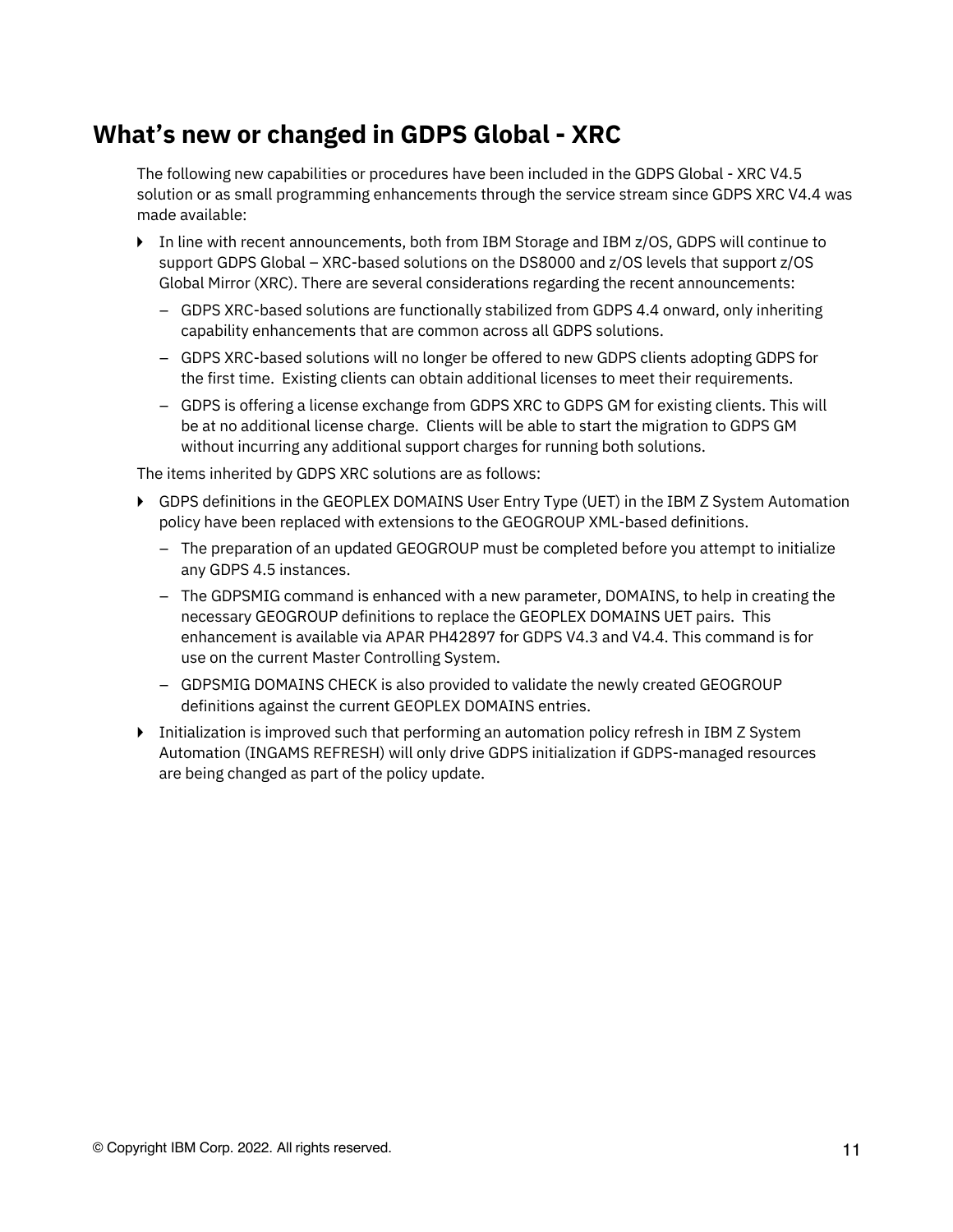## **What's new or changed in GDPS Metro Global - XRC**

In addition to the new functions provided in the individual products that constitute the GDPS Metro Global - XRC (MzGM) offering, the following new capabilities or procedures have been included in the GDPS Metro Global - XRC V4.5 solution or as small programming enhancements through the service stream since GDPS MzGM 4.4 was made available:

- ► There are no GDPS MzGM-specific functions being delivered in this release.
- ► Documentation and code to support the migration from GDPS MzGM to GDPS MGM in a 3-site configuration has been provided and can be accessed via the GDPS FTP download site.
- ► In line with recent announcements, both from IBM Storage and IBM z/OS, GDPS will continue to support GDPS Metro Global – XRC-based solutions on the DS8000 and z/OS levels that support z/OS Global Mirror. There are several considerations regarding the recent announcements:
	- GDPS MzGM-based solutions are functionally stabilized, only inheriting capability enhancements that are common across all GDPS solutions.
	- GDPS MzGM-based solutions will not be offered to new GDPS clients adopting GDPS for the first time. Existing clients can obtain additional licenses to meet their requirements.
	- GDPS is offering a license exchange from GDPS XRC to GDPS GM for clients impacted. This will be at no additional license charge. Clients will be able to start the migration to GDPS GM without incurring any additional support charges for running both solutions.
	- GDPS is offering a license exchange from GDPS Metro HM to GDPS Metro for those clients running GDPS MzGM with the GDPS Metro HM solution. This exchange will not incur additional license charges, but the support and subscription (S&S) will increase in line with GDPS Metro S&S charges.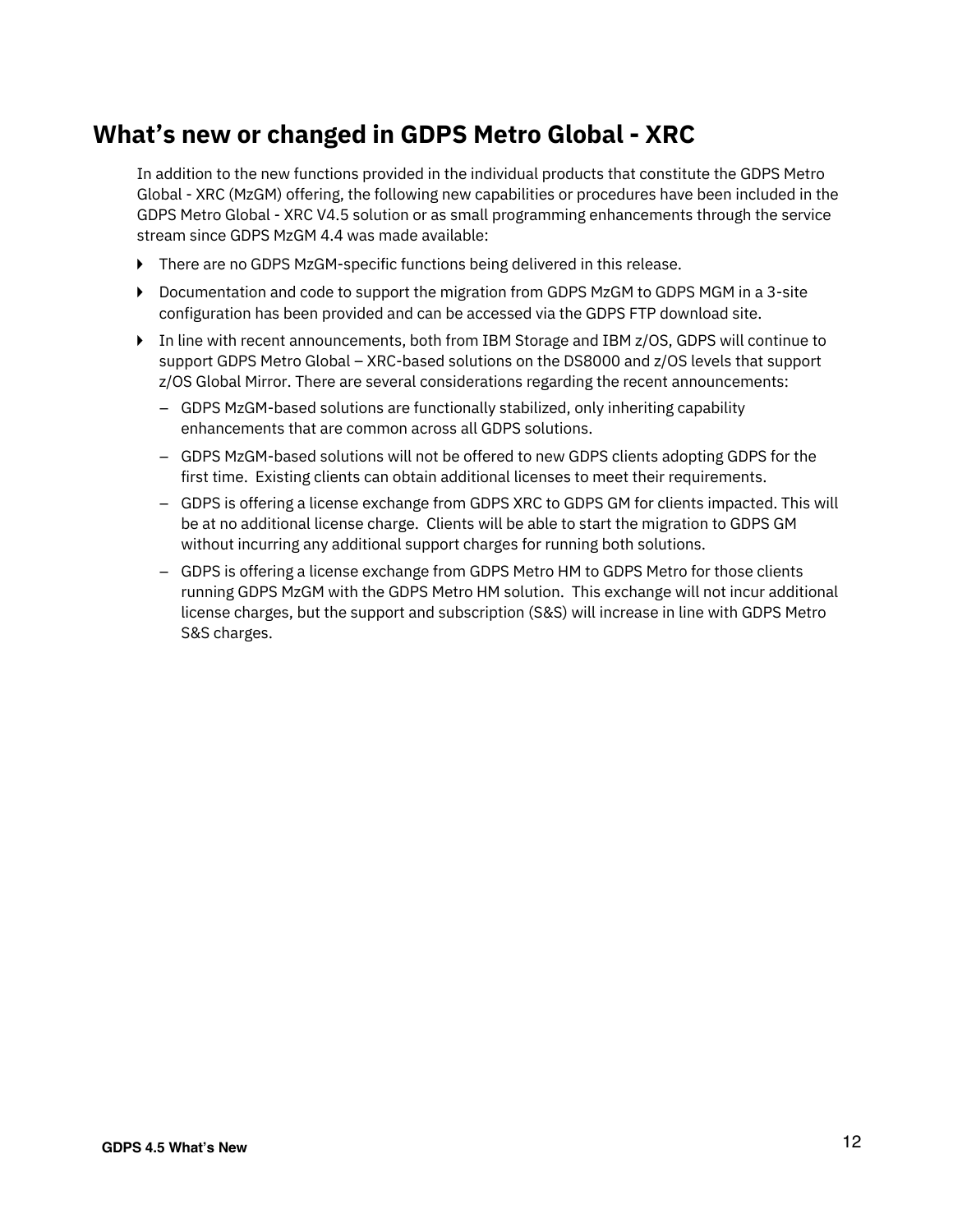#### **What's new or changed in GDPS Continuous Availability**

The following new capabilities or procedures have been included in the GDPS Continuous Availability V4.5 solution and enhancements delivered as small programming enhancements through the service stream for GDPS CA V4.4:

- ► GDPS definitions in the GEOPLEX DOMAINS User Entry Type (UET) in the IBM Z System Automation policy have been replaced with extensions to the GEOGROUP XML-based definitions.
	- The preparation of an updated GEOGROUP must be completed before you attempt to initialize any GDPS 4.5 instances.
	- The GDPSMIG command is enhanced with a new parameter, DOMAINS, to help in creating the necessary GEOGROUP definitions to replace the GEOPLEX DOMAINS UET pairs. This enhancement is available via APAR PH42897 for GDPS V4.3 and V4.4. This command is for use on the current Master Controlling System.
	- GDPSMIG DOMAINS CHECK is also provided to validate the newly created GEOGROUP definitions against the current GEOPLEX DOMAINS entries.
- ► GDPS is enhanced such that the ROUTING SWITCH script verb and the replication fence mechanism provided by CICS® TS can be exploited for workloads using VSAM replication.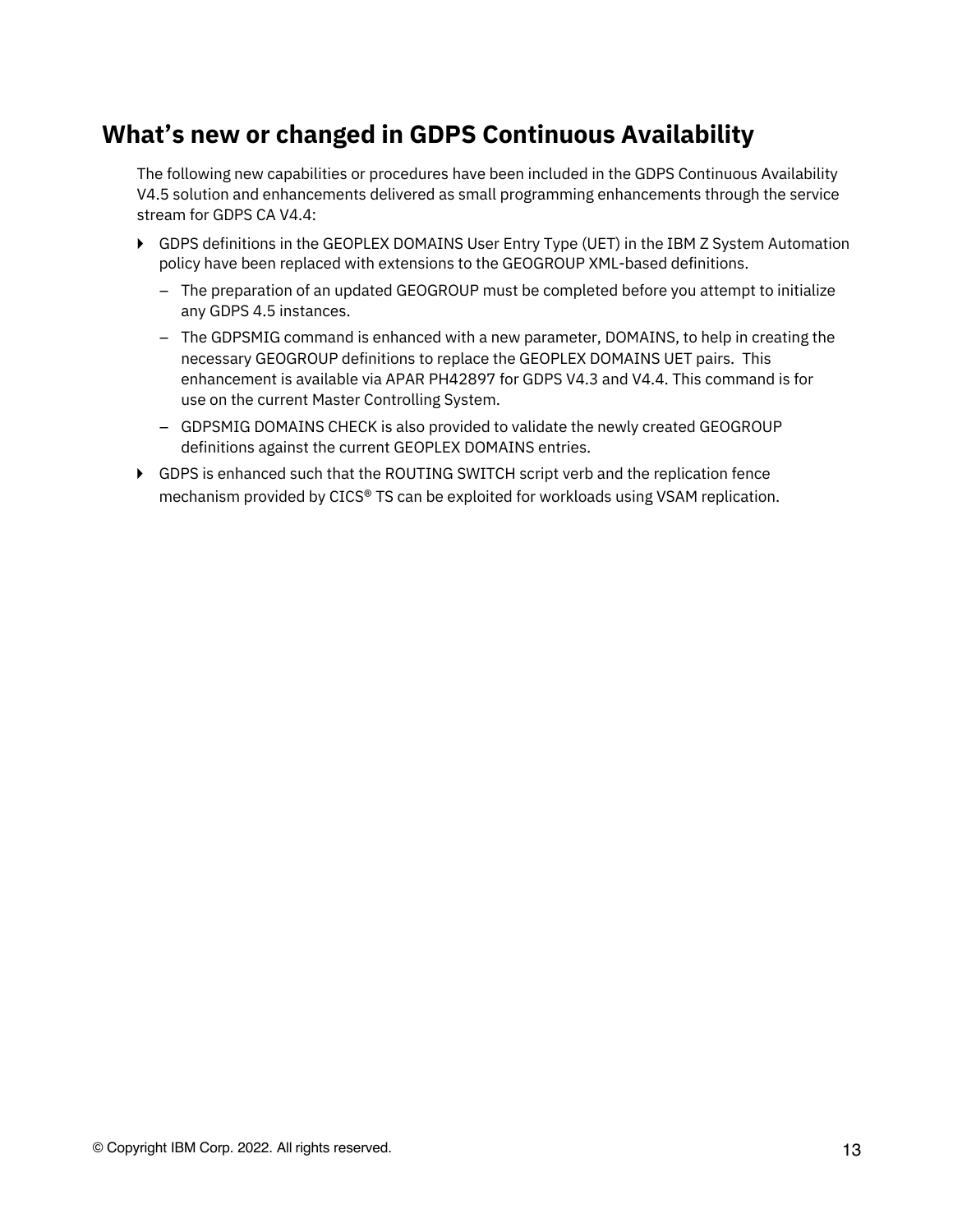## **Functions to be removed in the next release of GDPS**

The following items are planned to be removed in the next release of GDPS:

► There are no functions being announce as to be removed in the next release at this time.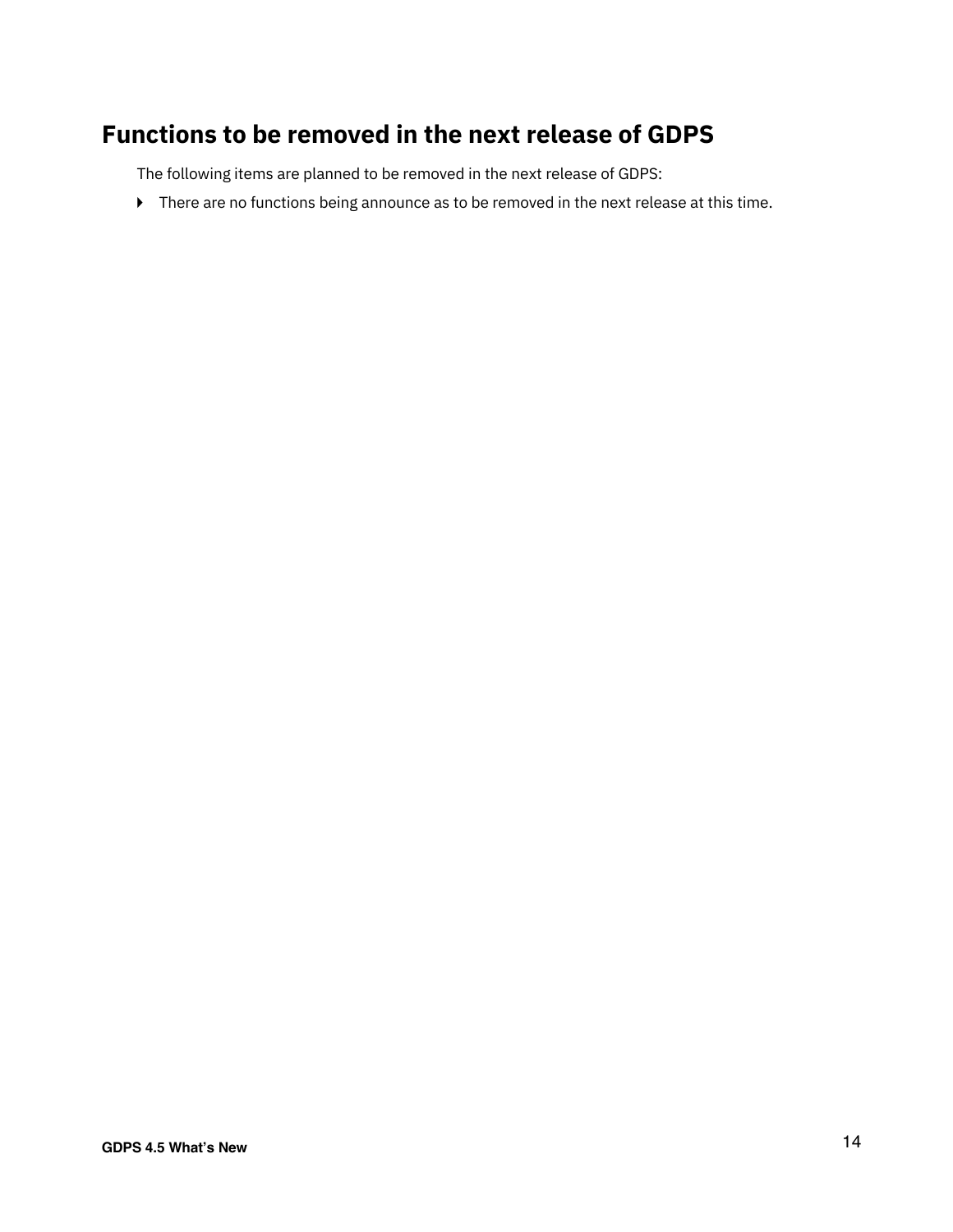# **GDPS Statements of direction**

There are no formal GDPS statements of direction currently. For your planning purposes, "GDPS Small Programming Enhancements (SPE) Preview" includes several specific enhancements that are expected to be released within the coming months.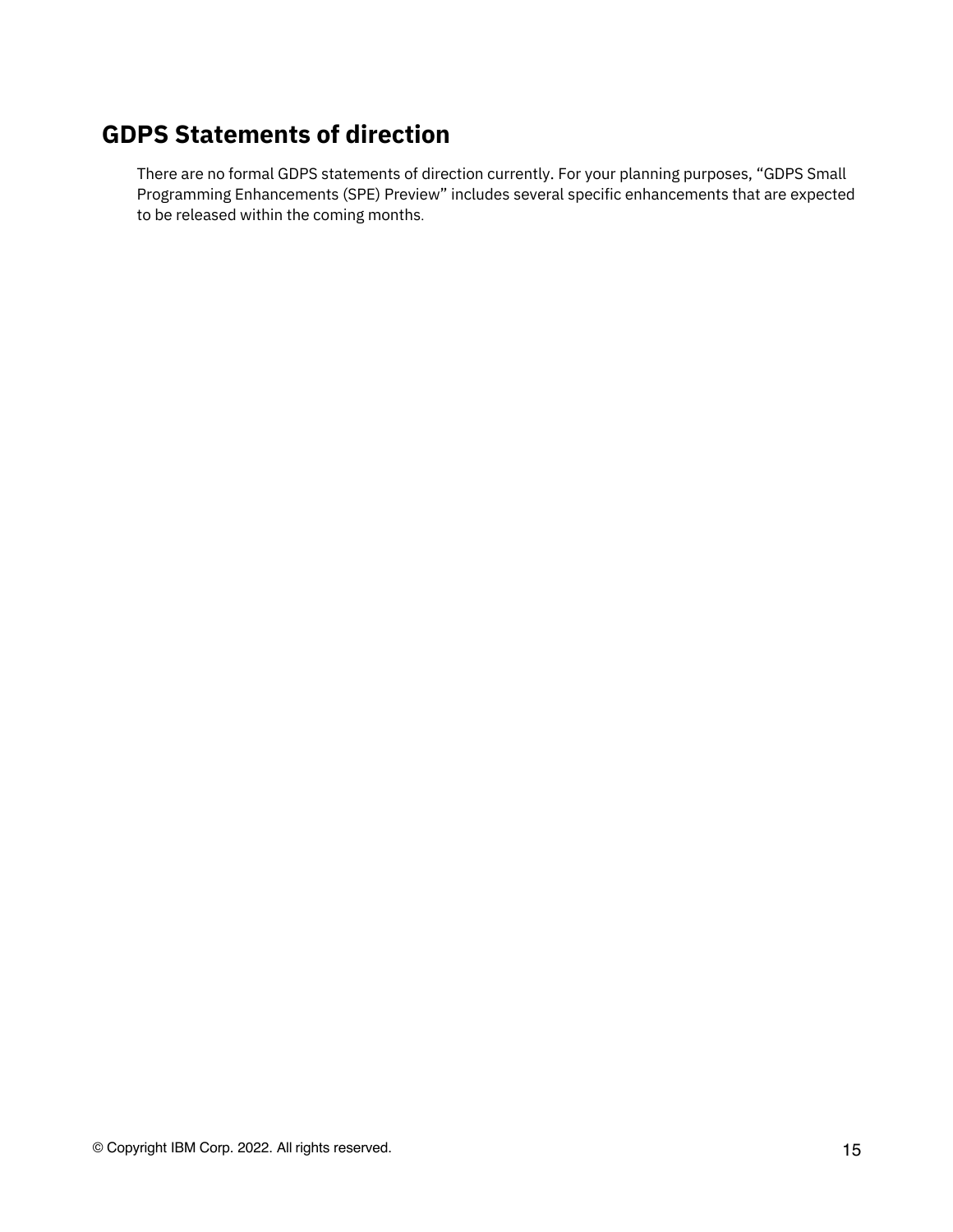#### **GDPS Small Programming Enhancements (SPE) Preview**

The following SPEs are currently planned to be released in the coming months through the GDPS service stream:

- ► The capability to incrementally restore a previously taken Safeguarded Copy capture has been introduced for GDPS Metro 2-site and 3-site environments with a virtual isolation topology. This support is planned to be introduced for GDPS GM environments with a virtual isolation and GDPS Metro environments with physical isolation topologies via SPE APAR PH37135.
	- This support will also be extended to GDPS MGM 3-site virtual isolation (PH44217), GDPS MGM 4-site physical isolation (PH44166) and GDPS MGM 3-site physical isolation (PH44167) environments.
- ► Support is added to enable a direct FlashCopy® to the RC1 volumes in the GDPS GM-based LCP Manager. This support is planned to be delivered via SPE APAR PH37398.
- ► Support is planned to be introduced to enable GDPS LCP Manager GM environments to define the GM Primary volumes (RS1 in the LCP Manager context) in MSS1 via APAR PH42705.
- ► Further extensions to the GDPS LCP Manager Capacity reporting and new monitoring capabilities are planned to be delivered via APAR PH41274.
- ► GDPS plans to further enhance the Role Based Security capabilities for the GDPS LCP Manager via APAR PH37134.
- ▶ GDPS plans to deliver documentation and supporting code for a largely non-disruptive migration path for GDPS clients planning to move from MzGM 4-site to the corresponding MGM 4-site configuration via APAR PH44939.
- ► GDPS intends to deliver documentation and supporting code for a largely non-disruptive migration path for GDPS clients planning to move from XRC 2-site to a GM 2-site configuration in a future SPE APAR.
- ► GDPS Role-based Security is planned to be enhanced via SPE APARs as follows:
	- GDPS Continuous Availability will have SAF support implemented for the Application Menu section of the UI, GDPS Standard Actions available via the UI and Workload related controls such as managing Replication and Routing, again via the UI.
	- GDPS Metro and GM are planned to have SAF protection for the DASD Management functions available via the GDPS UIs.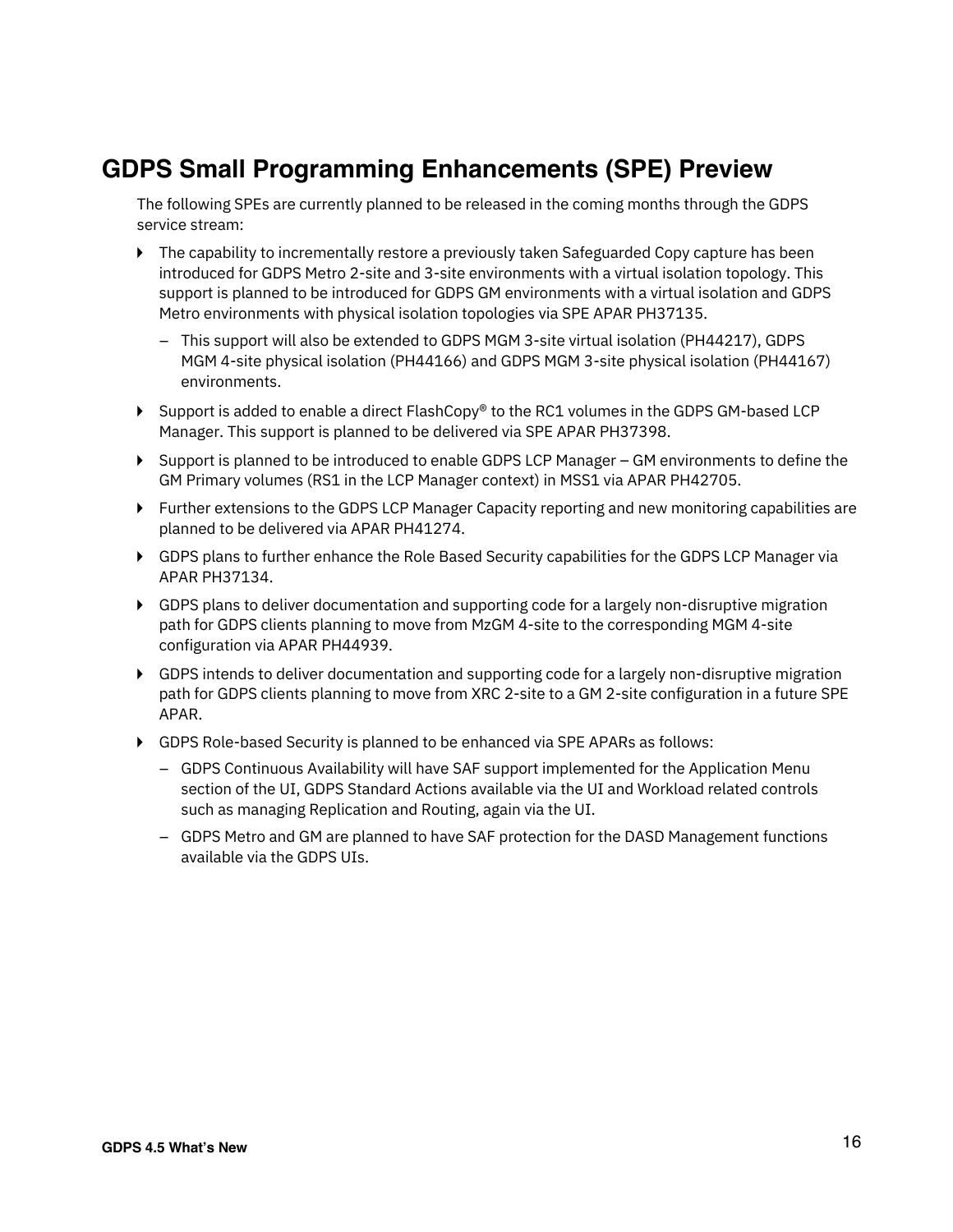# **End of support**

In accordance with the GDPS "n, n-2" support policy, support for GDPS V4.2 and GDPS Continuous Availability V2.2 will be discontinued on March 31, 2022 and note that support will be discontinued for GDPS V4.3 and GDPS Continuous Availability V2.3 on March 31, 2023.